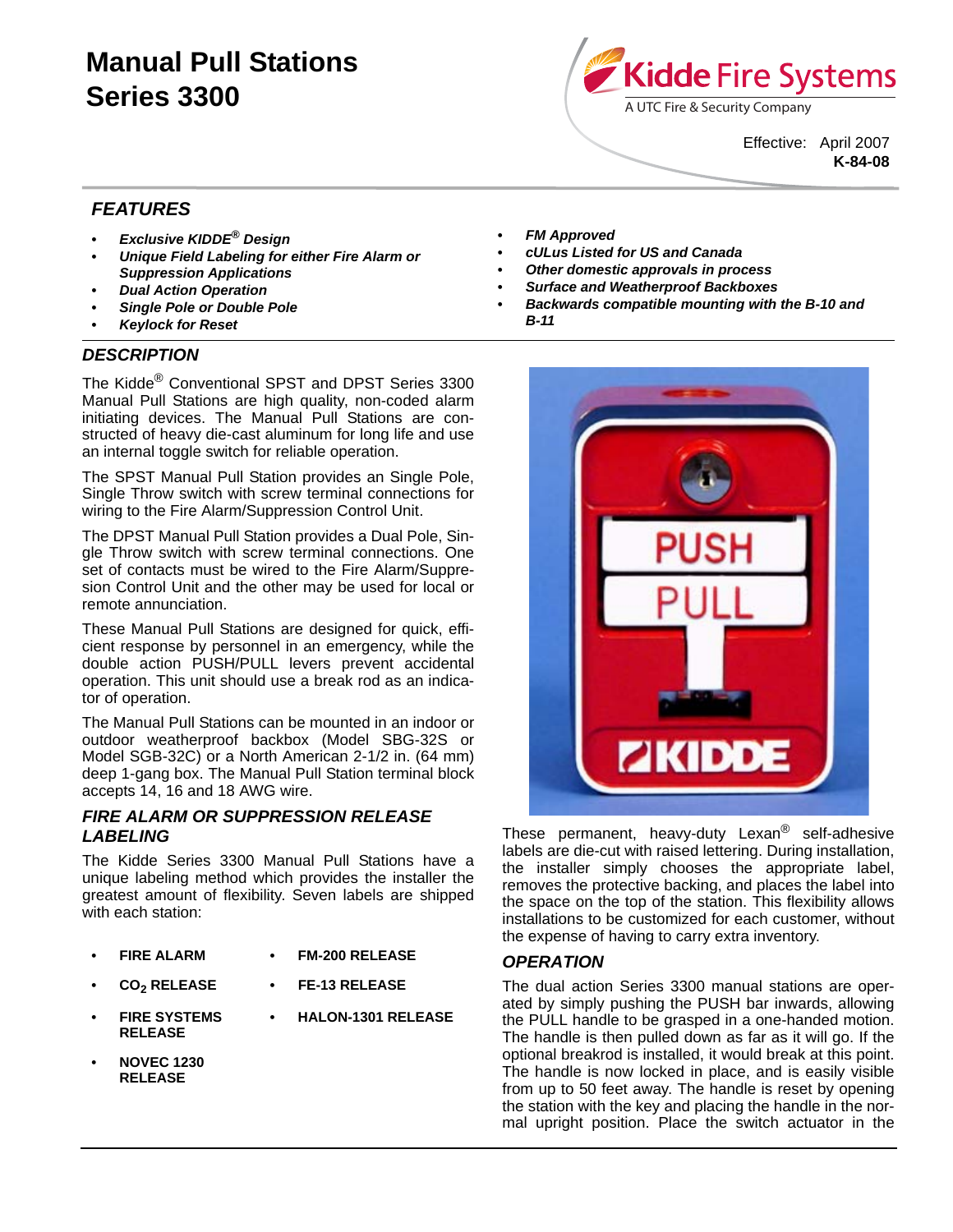down position, insert breakrod into cavity beneath handle (if applicable), and re-lock the station.

## *SPECIFICATIONS*

| Station Type:                            | Double Action, Non-coded                                                                 |
|------------------------------------------|------------------------------------------------------------------------------------------|
| Switch Type:                             | P/N 84-330001-001: SPST<br>P/N 84-330001-002: DPST                                       |
| Switch rating:                           | 2 Amp @ 240 Vac or 125 Vdc                                                               |
| <b>Operating Tempera-</b><br>ture Range: | $-40^{\circ}$ F to 150 $^{\circ}$ F ( $-40^{\circ}$ C to 66 $^{\circ}$ C)                |
| <b>Operating Humidity</b><br>Range:      | 0-95% RH                                                                                 |
| Construction:                            | Die-cast metal housing                                                                   |
| <b>Compatible Electrical</b><br>Boxes:   | Indoor: Sheet metal Model SGB-<br>32S<br>Outdoor: Weatherproof Die-cast<br>Model SGB-32C |
| Shipping Weight:                         | 1.12 lbs. (510 g)                                                                        |

# *SGB-32S INTERIOR SURFACE BACKBOX*

| Dimensions:   | 4.75 in. H x 3.25 in. W x 2.25 in. D                                    |
|---------------|-------------------------------------------------------------------------|
| Construction: | Steel sheet metal.                                                      |
| Conduit:      | Two knockouts for 1/2 in. conduit<br>connectors, one on top and bottom. |
| Mounting:     | Mounts to the box with (4) 8/32<br>screws, which ship with each box.    |

## *SGB-32C WEATHERPROOF SURFACE BACKBOX*

| Dimensions:   | 4.75 in. H x 3.25 in. W x 2.25 in. D                                                      |
|---------------|-------------------------------------------------------------------------------------------|
| Construction: | Cast aluminum.                                                                            |
| Conduit:      | One threaded opening for 1/2 in.<br>conduit connector.                                    |
| Mounting:     | Mounts to the box with (4) 8/32<br>screws and a foam gasket, which<br>ship with each box. |



# *ORDERING INFORMATION*

| <b>Part Number</b> | <b>Description</b>                                                                                                              |
|--------------------|---------------------------------------------------------------------------------------------------------------------------------|
| 84-330001-001      | Double Action Manual Pull Station with<br>SPST Switch — ships with mounting<br>hardware, 2 keys, 1 break rod, and label<br>set. |
| 84-330001-002      | Double Action Manual Pull Station with<br>DPST Switch — ships with mounting<br>hardware, 2 keys, 1 break rod, and label<br>set. |
| 84-100009-001      | SGB-32S Indoor Backbox                                                                                                          |
| 84-100009-002      | SGB-32C Outdoor Waterproof Backbox                                                                                              |
| 84-100008-002      | Pkg. of (12) Breakrods                                                                                                          |
| 06-118013-001      | Spare Key                                                                                                                       |
| 06-231866-930      | Label Set                                                                                                                       |

## *DIMENSIONS*

(shown with Fire System Release Label installed)



Kidde is a registered trademark of Kidde-Fenwal, Inc.

FM-200 is a registered trademark of the Greak Lakes Chemical Corporation. 3M and Novec are trademarks of 3M.

FE-13 is a trademark of DuPont.

Lexan is a registered trademark of the General Electric Company.

This literature is provided for informational purposes only. KIDDE-FENWAL, INC. assumes no responsibility for the product's suitability for a particular application. The product must be properly applied to work correctly. If you need more information on this product, or if you have a particular problem or question, contact KIDDE-FENWAL, INC., Ashland, MA 01721. Telephone: (508) 881-2000.



Ph: 508.881.2000 Fax: 508.881.8920 *www.kiddefiresystems.com*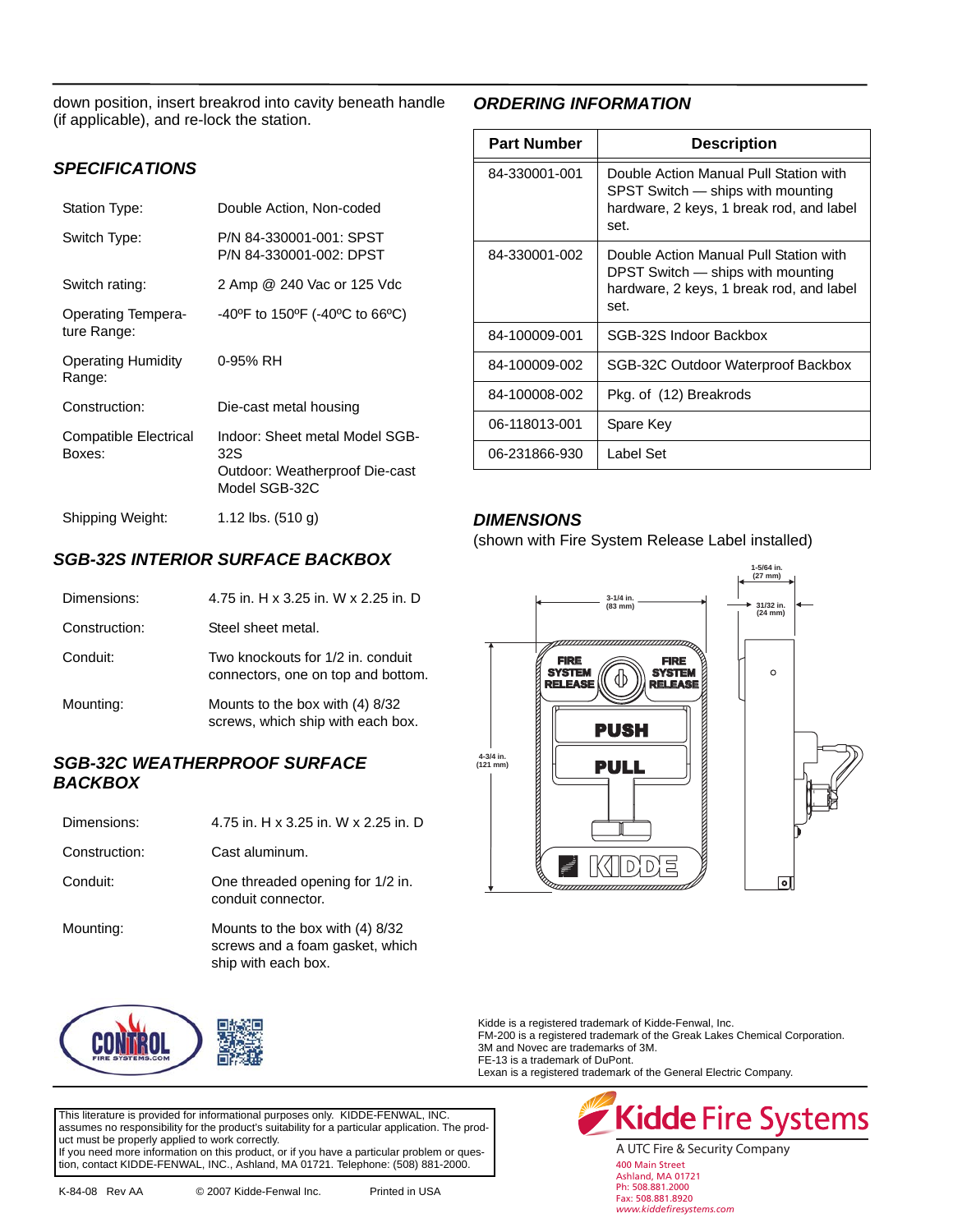# **Model 878752 Suppression System Abort Station For Canadian Applications**



Effective: July 2014 **K-84-12**

# *FEATURES*

- **cULus Listed**
- **Flush or Surface Mount**
- **One Normally Open Contact**
- **Sized for Double Gang Box**

# *DESCRIPTION*

The Kidde® Model 878752 Canadian Abort Station features a large, easy-to-operate abort push button. The momentary type switch is very easy to see due to its highly visible yellow color. The abort station faceplate is clearly labeled with operation procedures—eliminating indecision and hesitation. White raised lettering on a blue faceplate meets the requirements of ULC-S527-11 3rd edition.

The Backbox is painted with red enamel and is provided with four 1/2-inch knockouts. The pre-drilled and tapped mounting tabs allow for easy attachment of the abort station.

To make the Canadian Abort Station an addressable SLC device for use with Kidde Intelligent control units, one SmartOne® Model AI monitor module (purchased separately) must be installed into the backbox. The Model AI monitor module is seated inside a bracket (included) and easily installs with two mounting screws.

# *TECHNICAL SPECIFICATIONS*

| <b>Electrical Ratings:</b>     | One normally open momentary<br>contact, rated 2.5 Amps @ 120 Vdc |
|--------------------------------|------------------------------------------------------------------|
| <b>Ambient</b><br>Temperature: | -13°F to 158°F (-25°C to 70°C)                                   |
| <b>Terminals:</b>              | Captive screws and saddle clamps<br>accept 14 AWG to 24 AWG wire |
| <b>Mounting:</b>               | Four $6-32 \times 1/2$ -inch mounting<br>screws included         |

# *ORDERING INFORMATION*

| <b>Part Number</b> | <b>Description</b>                                                 | <b>Shipping</b><br>Weight |
|--------------------|--------------------------------------------------------------------|---------------------------|
| 84-878752-110      | Abort Station, Canadian                                            | 2 lb. (0.9 kg)            |
| 06-236881-001      | Backbox, Red                                                       | 1 lb. (0.45 kg)           |
| 70-407008-001      | Model AI Addressable<br>Monitor Module, N.O.<br>(includes bracket) | 5 oz. (145 g)             |

This literature is provided for informational purposes only. KIDDE-FENWAL, INC. assumes no responsibility for the product's suitability for a particular application. The product must be properly applied to work correctly. If you need more information on this product, or if you have a particular problem or question,

contact KIDDE-FENWAL, INC., Ashland, MA 01721. Telephone: (508) 881-2000.

K-84-12 Rev AA © 2014 Kidde-Fenwal Inc.

- **White Lettering on Blue Background**
- **Abort Station Becomes Addressable SLC Device with installation of one (1) Model AI Module, N.O.**
- **Meets requirements of ULC-S527-11**

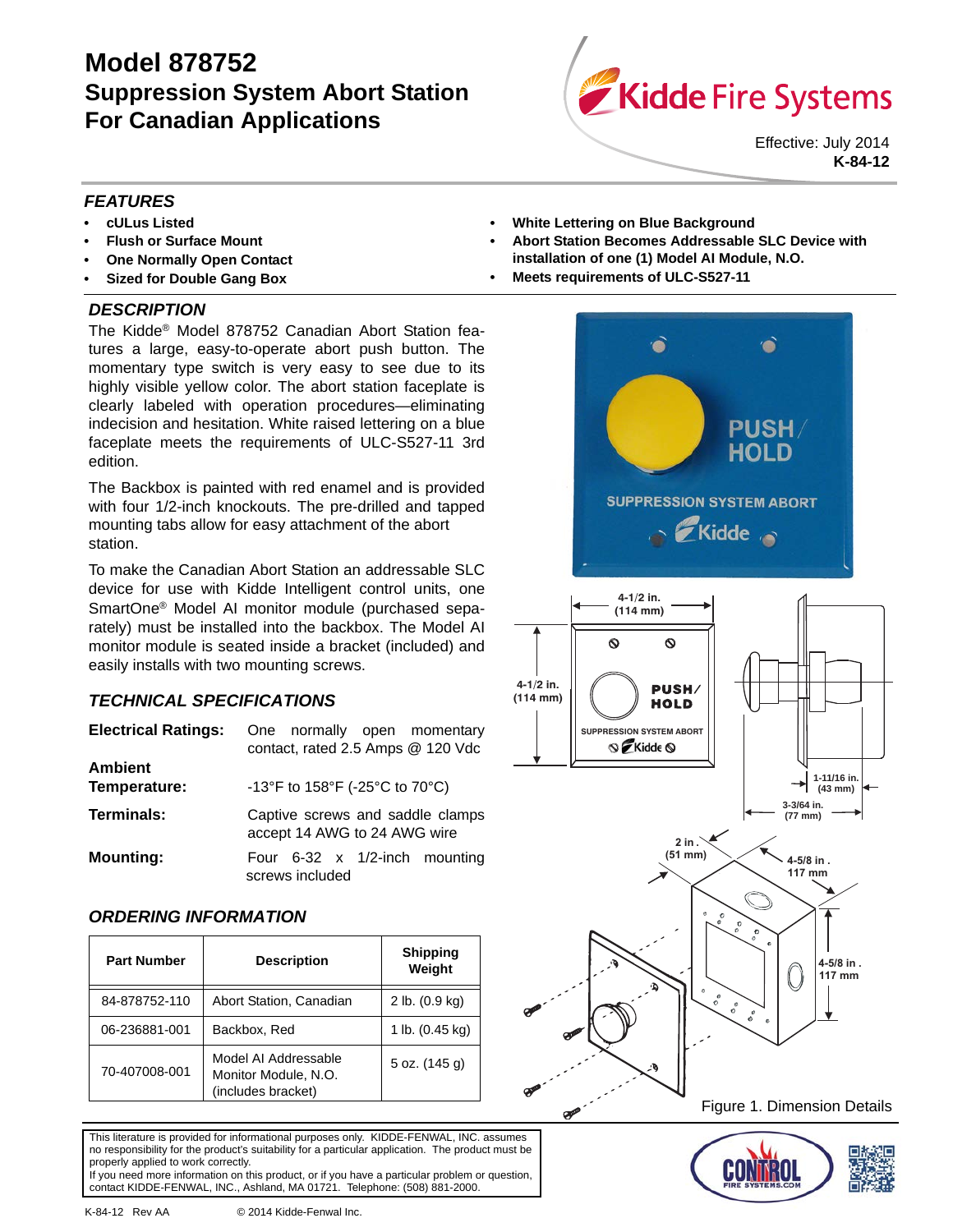# **Key Maintenance Switch**



Effective: May 2009 **K-76-606**

# *FEATURES*

- **cFMus Approved to ANSI/UL 864, 9th edition, CANADA/ULC-S527 and ANSI/NFPA 72**
- **Stainless Steel Plate**
- **Status LED Indicators**
- **Surface or Flush Mount Installations**

# **DESCRIPTION**

This Key Maintenance Switch is a key-switch that disconnects actuation circuits in the system to prevent accidental discharge of fire suppression systems during maintenance operations.

The Key Maintenance Switch provides a means to short the Metron Actuator circuit leads for safe disconnection of conventional and addressable control units. Refer to the installation wiring diagram for detailed wiring connections.

- Two LEDS indicate "SYSTEM ARMED" or "SYSTEM INACTIVE" when the key is inserted and turned. The key can only be removed in the armed position.
- Key Maintenance Switch mounts to a 4-inch backbox and operates on 24 Vdc.
- Designed for mounting on the wall with a back box.
- Key Maintenance Switch can be installed in either surface mount or flush mount configurations.
- Key Maintenance Switch physically disconnects the release circuit wiring in addition to the trouble open signal, the switch provides a means to generate a supervisory condition.

76-600000-200 Key Maintenance Switch

**ORDERING INFORMATION**

**Part Number Description** 

06-236881-001 Backbox

#### **• Safely Disconnects Actuation Circuits by Shorting Metron Actuators**

- **Key Operated (Nonremovable When Operated)**
- **Four-Pole Double-Throw Switch**
- **Meets the Requirements of NFPA72 (2007 edition)**



| <b>ELECTRICAL</b>                                              |                                                                     |  |
|----------------------------------------------------------------|---------------------------------------------------------------------|--|
| Switch:                                                        | 4PDT Key Switch                                                     |  |
|                                                                | - one set of contacts control<br>indicators on the faceplate.       |  |
|                                                                | - Three remaining contacts are<br>available for application wiring. |  |
| <b>Device Current:</b>                                         | 10 A @ 250 Vac                                                      |  |
|                                                                | 15 A @ 125 Vac                                                      |  |
|                                                                | 15 A @ up to 30 Vdc                                                 |  |
| <b>Electrical Life:</b>                                        | 50,000 cycles - maintained                                          |  |
|                                                                | 25,000 cycles - -momentary                                          |  |
| ENVIRONMENTAL                                                  |                                                                     |  |
| <b>Operating Temperature</b> 32 to 120°F (0 to 49°C)<br>Range: |                                                                     |  |
|                                                                |                                                                     |  |

**MECHANICAL Mechanical Life:** 100,000 cycles **Switch Plate Stainless Steel Construction:**

This literature is provided for informational purposes only. KIDDE-FENWAL, INC. assumes no responsibility for the product's suitability for a particular application. The product must be

properly applied to work correctly. If you need more information on this product, or if you have a particular problem or question, contact KIDDE-FENWAL, INC., Ashland, MA 01721. Telephone: (508) 881-2000.

Kidde Fire Systems A UTC Fire & Security Company 400 Main Street Ashland, MA 01721 Ph: 508.881.2000 Fax: 508.881.8920 *www.kiddefiresystems.com*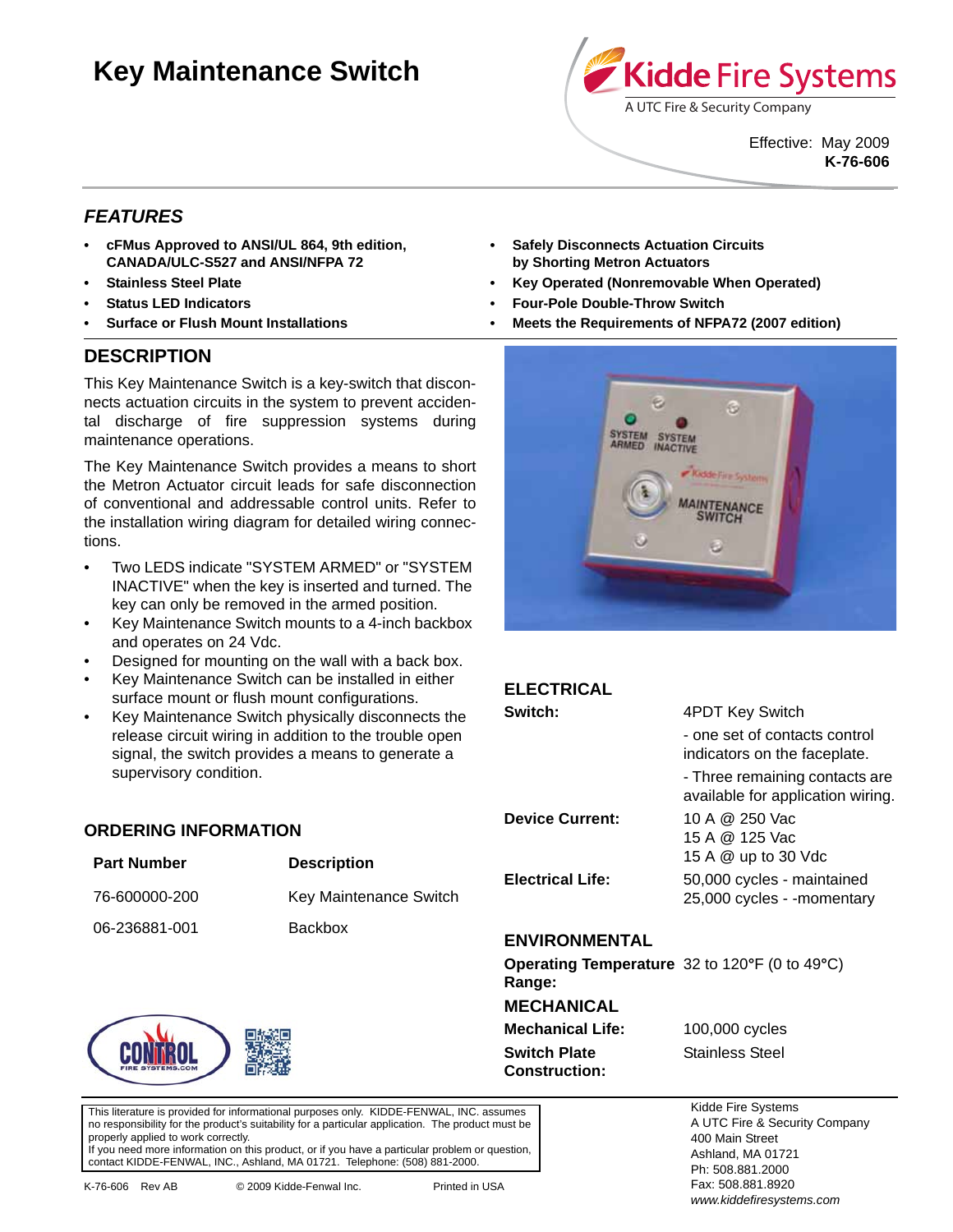# **Kidde Engineered Fire Suppression System**

**Designed for use with 3M™ Novec™ 1230 Fire Protection Fluid**

# **Electric Control Head Data Sheet**



Effective: June 2015

**K-45-8010 Rev AC**

### **FEATURES**

*• UL Listed, ULC Listed, and FM Approved for use with Novec 1230 Systems*

#### **P/N: 8901XX**



| <b>Part Number</b> | Voltage |          |
|--------------------|---------|----------|
| 890181             | 24 Vdc  | 2.0 Amps |
| 890149             | 125 Vdc | 0.3 Amps |
| 890165             | 115 Vac | 1.0 Amps |



Kidde is a registered trademark of Kidde-Fenwal, Inc. 3M and Novec are trademarks of 3M. All other trademarks are property of their respective owners.

This literature is provided for informational purposes only. KIDDE-FENWAL, INC. assumes no responsibility for the product's suitability for a particular application. The product must be properly applied to work correctly.If you need more information on this product, or if you have a particular problem or question, contact KIDDE-FENWAL, Inc.

Kidde Fire Systems 400 Main Street Ashland, MA 01721 Ph: 508.881.2000 Fax: 508.881.8920 [www.kiddefiresystems.com](http://www.kiddefiresystems.com) ©2015 Kidde-Fenwal, Inc.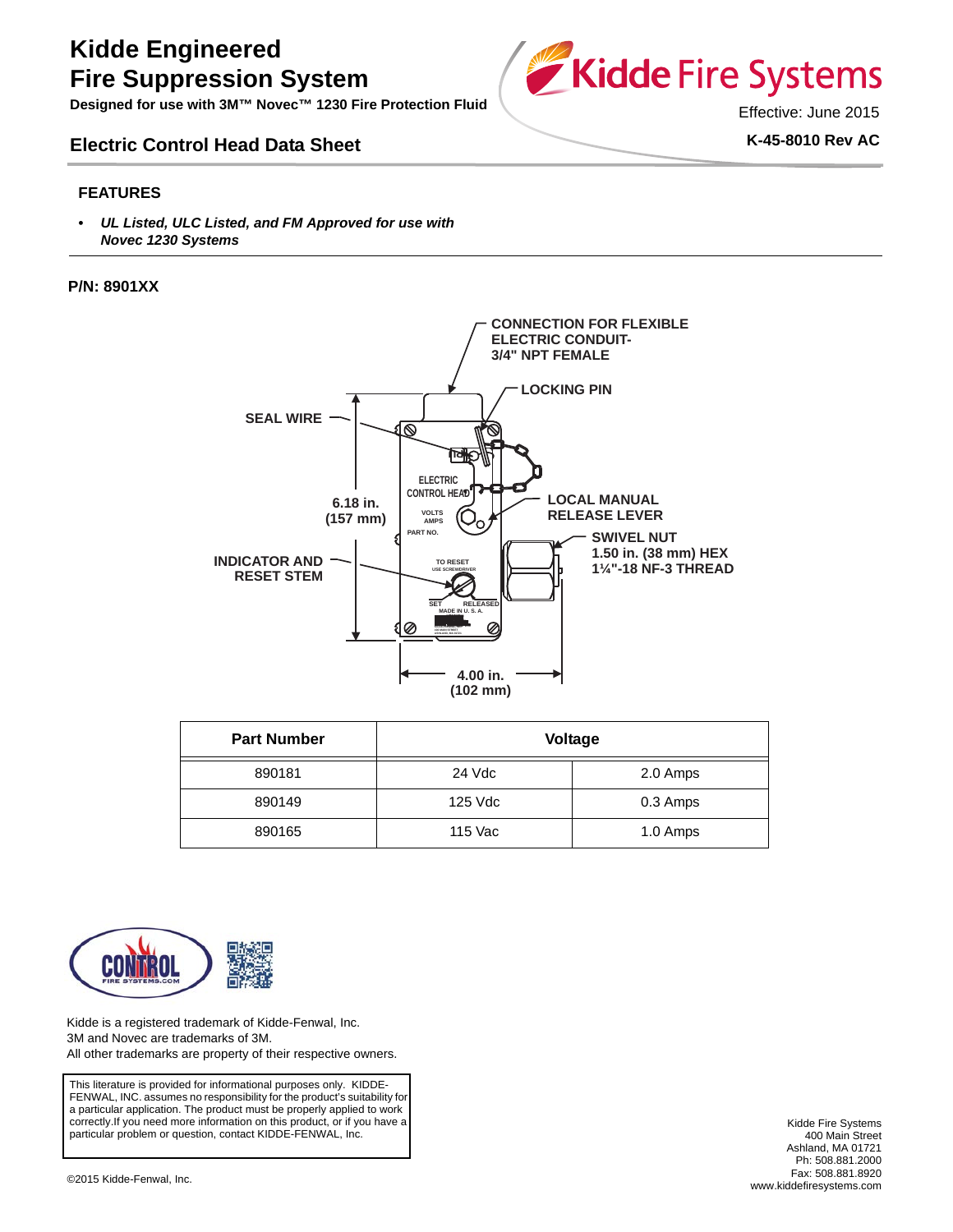# **Kidde Engineered Fire Suppression System**

**Designed for use with 3M™ Novec™ 1230 Fire Protection Fluid**

# **Electric Control Head Data Sheet**

### **FEATURES**

*• For Use with UL Listed, ULC Listed, and FM Approved Systems*

#### **P/N: 8901XX**





Kidde is a registered trademark of Kidde-Fenwal, Inc. 3M and Novec are trademarks of 3M. All other trademarks are property of their respective owners.

This literature is provided for informational purposes only. KIDDE-FENWAL, INC. assumes no responsibility for the product's suitability for a particular application. The product must be properly applied to work correctly. If you need more information on this product, or if you have a particular problem or question, contact KIDDE-FENWAL, INC., Ashland, MA 01721. Telephone: (508) 881-2000.



Effective: March 2007 **K-45-6011**

Kidde Fire Systems A UTC Fire & Security Company 400 Main Street Ashland, MA 01721 Ph: 508.881.2000 Fax: 508.881.8920 *www.kiddefiresystems.com*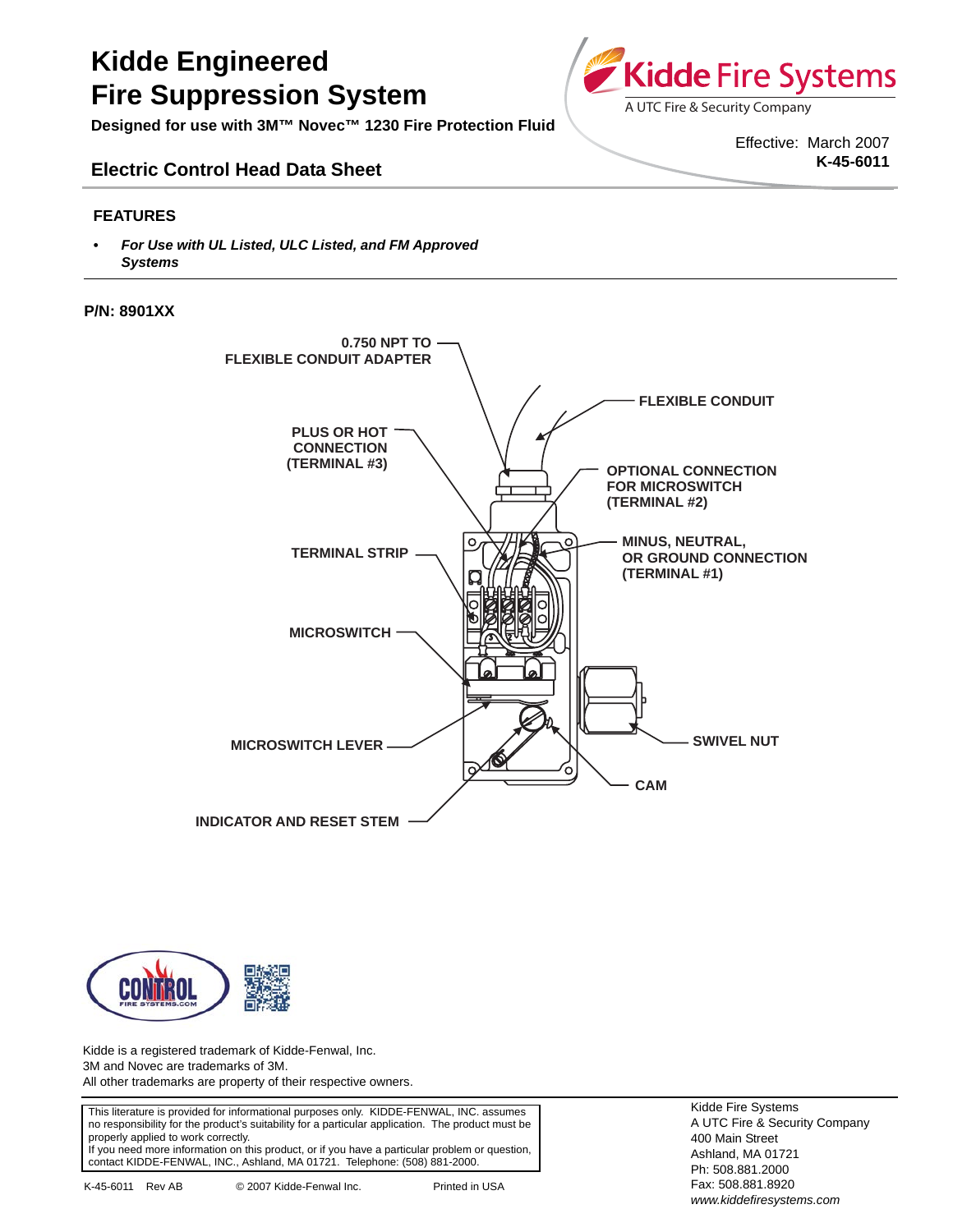# **Component Description**

**Control Head Monitor (Explosion Proof Assembly) P/N 85-100000-100**



Effective: November 2015 **K-85-3000 Rev AA**

## **FEATURES**

- *UL Listed, ULC Listed, and FM Approved for use with systems listed in the Compatibility table.*
- *REACH and RoHS compliant*

The Control Head Monitor (CHM) with explosion proof assembly provides supervision for control head placement in normal and explosive environments in one easy to install component.





Control Head Monitor

### Figure 1. Control Head Monitor with Explosion Proof Assembly



Figure 2. Control Head Monitor Dimensions

**1**

This CHM can be placed between the discharge valve and an electric or electric/cable operated control heads for retrofitting the existing system:



**For US and Canada explosive proof installations, seal all conduits within 18 inches from the end of the component.**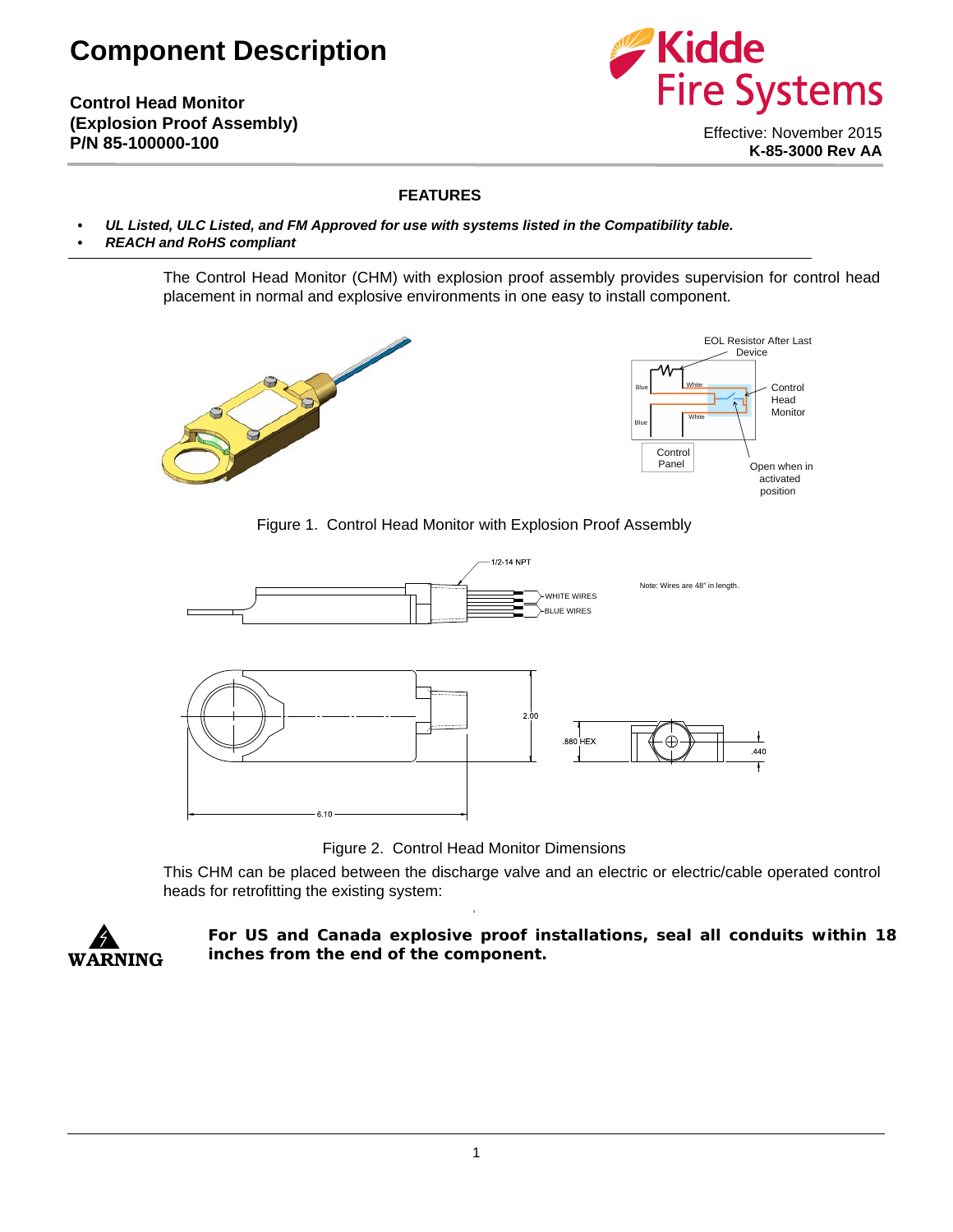# **MATERIAL**

Body and Trigger: Brass Weight: 1.7 lbs.

## **ORDER INFORMATION**

| <b>Part Number</b> | <b>Description</b>                                                                                                          |
|--------------------|-----------------------------------------------------------------------------------------------------------------------------|
| 85-100000-100      | <b>Control Head Monitor</b>                                                                                                 |
| 85-100000-002      | Spacer, required when installing Control Head Monitor on to<br>Stackable Pressure Operated Control Head (P/N 82-878750-000) |

## **COMPATIBILITY**

| <b>Series</b>                                        | For<br><b>Use</b><br>With | <b>DIOM P/N</b> | <b>Supplement P/N</b> |
|------------------------------------------------------|---------------------------|-----------------|-----------------------|
| Kidde ECS with HFC-227ea Agent                       | X                         | 06-236115-001   | 06-236115-003         |
| Kidde Modular ECS with HFC-227ea Agent               | X                         | 06-236116-001   | 06-236116-002         |
| Kidde ADS with FM-200™ Agent                         | X                         | 06-236068-001   | 06-236068-003         |
| Kidde ECS with 3M™ Novec™ 1230 Fire Protection Fluid | X                         | 06-236553-001   | 06-236553-004         |
| Kidde ADS with 3M Novec 1230 Fire Protection Fluid   | X                         | 06-237256-001   | 06-237256-005         |
| Kidde FE-13™ Engineered Suppression System           | X                         | 06-236169-002   | 06-236169-003         |
| NIA PERINTIPERINT AND ALL ARTICLES                   |                           |                 |                       |

Note: Agency listings also apply the Fenwal Engineered Fire Suppression Systems, when the Control Head Monitor is used on these legacy product lines.

## **Standards for US Approval**

| <b>Number</b>     | <b>Issue Date</b> |
|-------------------|-------------------|
| FM 3600           | 2011              |
| FM 3615           | 2006              |
| FM 3616           | 2011              |
| FM 3810           | 2005              |
| ANSI/ISA 60079-0  | 2013              |
| ANSI/ISA 60079-1  | 2013              |
| ANSI/ISA 60079-31 | 2013              |

US Hazardous Location Markings:

- Class I, Div 1, Groups CD
- Class I, Zone 1, AEx d IIB T6
- Class II, III, Div 1, Groups EFG
- Zone 21, AEx tb IIIC T85°C
- Ta =  $-40^{\circ}$ C to 60 $^{\circ}$ C

## **Standards for Canadian Approval**

| <b>Number</b>     | <b>Issue Date</b> |
|-------------------|-------------------|
| CSA C22.2 NO. 0.4 | 2013              |
| CSA C22.2 NO. 0.5 | 2012              |
| CSA C22.2 NO. 25  | 2014              |
| CSA C22.2 NO. 30  | 2012              |
| 61010-1           | 2012              |
| CAN/CSA 60079-0   | 2011              |
| CAN/CSA 60079-1   | 2011              |

Canada Hazardous Location Markings:

- Class I, Div 1, Groups CD
- Class I, Zone 1, Ex d IIB T6
- Class II, III, Div 1, Groups EFG
- Zone 21, Ex tb IIIC T85°C
- Ta =  $-40^{\circ}$ C to 60 $^{\circ}$ C

Kidde is a registered trademark of Kidde-Fenwal Inc. All other trademarks are the property of their respective owners.

This literature is provided for informational purposes only. KIDDE-FENWAL, INC. assumes no responsibility for the product's suitability for a particular application. The product must be properly applied to work correctly.If you need more information on this product, or if you have a particular problem or question, contact Kidde-Fenwal Inc.